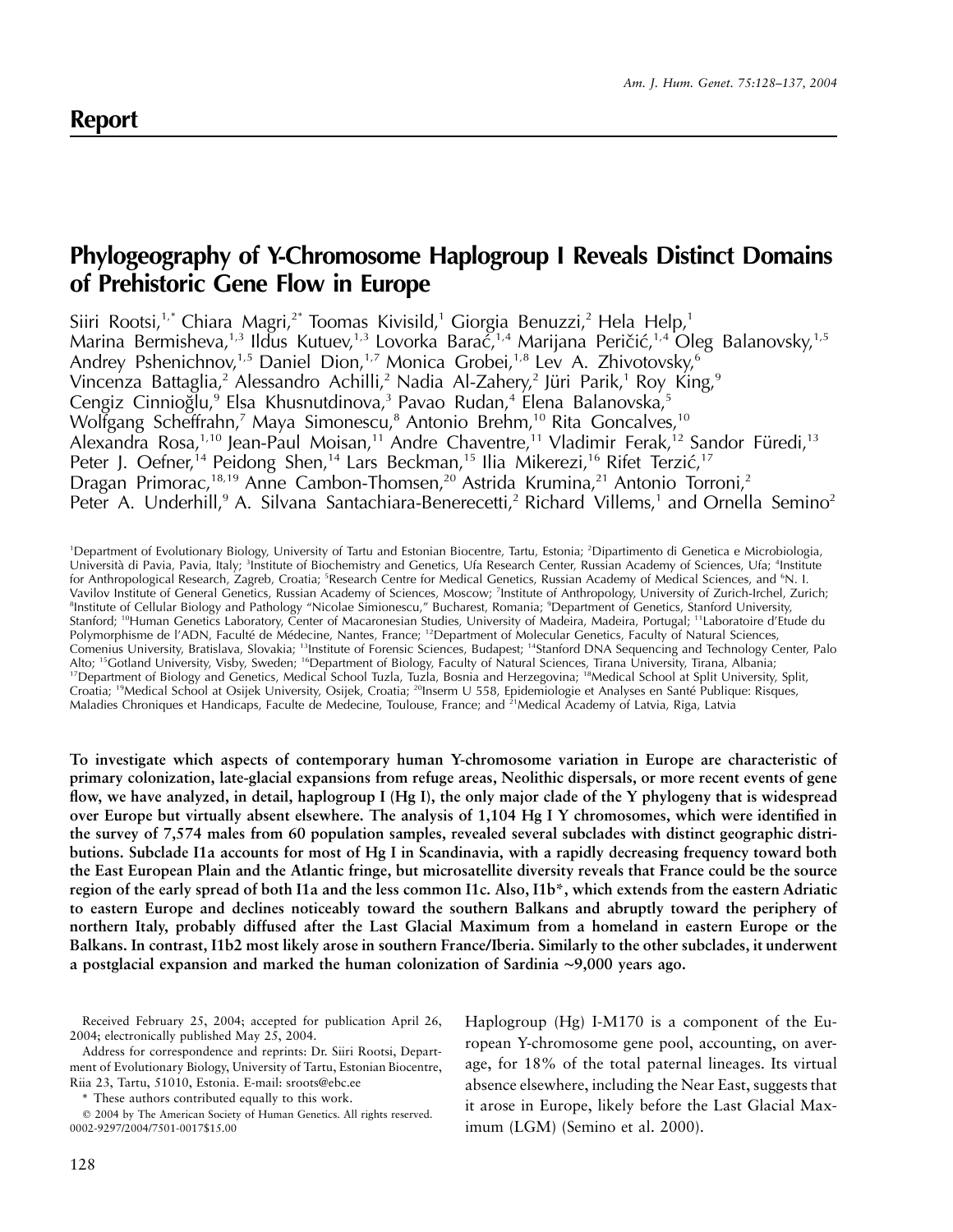Previous studies revealed that Hg I reached a frequency of ~40%–50% in two distinct regions—in Nordic populations of Scandinavia and, in southern Europe, around the Dinaric Alps—each showing different background STR modal haplotypes (Semino et al. 2000; Passarino et al. 2002; Barać et al. 2003). In addition, subclade I-M26 (Underhill et al. 2000) reaches a very high frequency (∼40%) (Semino et al. 2000; Passarino et al. 2001; Francalacci et al. 2003) in Sardinia, particularly in the "archaic area" (Cappello et al. 1996; Zei et al. 2003), and is associated with the peculiar YCAIIb-11 allele (Ciminelli et al. 1995; Caglia et al. 1997; Quintana-Murci et al. 1999; Malaspina et al. 2000; Scozzari et al. 2001). Overall, these observations suggest that Hg I could have played a central role in the process of human recolonization of Europe from isolated refuge areas after the LGM and suggest the likelihood that a comprehensive phylogeographic study should be able to localize the in situ origin and spread of principal male founders.

In the present study, the M170  $A\rightarrow C$  transversion, which defines Hg I, was assessed in a total of 7,574 subjects, including 6,095 Y chromosomes from 48 European populations and 1,479 individuals from 12 populations of surrounding regions (the Near East, Macaronesia, Central Asia, and the Caucasus). The results are reported in table 1, together with 407 additional members of Hg I out of 3,859 Y chromosomes extracted from the literature. Of the 1,104 Y chromosomes from the present study (1,060 from European subjects and 44 from the adjacent regions) that showed the derived M170 C-allele, 236, representative of the entire collection, were first examined for all the Hg I mutations known to date—namely, M21, M26, P37, M72, M223, M227, M253, M258, M284, and M307, whose phylogenetic relationships are illustrated in figure 1*A*. Genotyping was performed in a hierarchical way, and methods are provided in the legend to figure 1. The M258 and M307 mutations were observed in all of the Hg I and I1a Y chromosomes, respectively, whereas the M21, M72, and M284 mutations were not found. Thus, all of these were subsequently omitted in the remainder of the survey. To evaluate the differentiation of the I subclades (fig. 2), 533 Hg I Y chromosomes from 34 population samples were examined for the microsatellites DYS19, DYS388, DYS390, DYS391, DYS392, and DYS393 (Roewer et al. 1992, 1996; Thomas et al. 1998, 1999); 183 of the same chromosomes (from 20 populations) were also genotyped for the DYS389 (Roewer et al. 1996), YCAIIa, and YCAIIb (Mathias et al. 1994) loci; and 128 were also genotyped for the 49a,f system (for a review, see Poloni et al. [1997]). The results obtained were used to construct the network illustrated in figure 2. The STR and 49a,f data are available upon request.

Hg I accounts for more than one-third of paternal line-

ages in two distinct regions of Europe: among Scandinavian populations and in the northwestern Balkans (table 1; fig. 1*B*). Relatively high frequencies are also characteristic of some French regions, like Low Normandy and southern France. Interestingly, a lower frequency of haplogroup I distinguished the Baltic-speaking Latvians (7.0%; 90% CI 3.8%–13.2%) from their northern neighbors, the Finnic-speaking Estonians (18.6%; 90% CI 14.6%–23.4%). Similar cases of even more significant frequency change over a short geographic distance occur between the southern Slavic-speaking populations and their adjacent neighbors: namely, the Slovenians versus the northern Italians (38.2%; 99.9% CI 19.5%–60.2% vs. 4.6%; 99.9% CI 1.4%–11.7%), and Macedonians versus Greeks (30.0%; 95% CI 19.1%–43.8% vs. 13.8%; 95% CI 10.1%–18.5%).

As reported in table 1 and illustrated in figure 1*A,* three subhaplogroups, defined by the M253 (I1a), P37 (I1b), and M223 (I1c) markers, account for 95% of the Hg I Y chromosomes, and the remaining subhaplogroups belong to paragroup I\*.

Subhaplogroup I1a is mostly found in northern Europe, with its highest frequencies in Scandinavian populations, where it accounts for 88%–100% of Norwegian, Swedish, and Saami M170 lineages. I1a has a decreasing gradient from its peak frequency in Scandinavia toward both the Urals and the Atlantic periphery (fig. 1*C*). Its I1a4 subclade has been found mainly as single observations scattered in eastern and southeastern Europe. Since the Scandinavian Peninsula was completely depopulated during the LGM, two main European refugia, the Iberian Peninsula/southern France and the Ukraine/Central Russian Plain (Dolukhanov 2000), can be considered as possible source regions of Scandinavian I1a chromosomes. Although Hg I occurs in the Ukraine at a higher incidence (22%) than in western Europe (11% in France), the virtual absence in Scandinavia of the most represented eastern European I1b\* subclade, together with the higher I1a microsatellite diversity background, point to western Europe as the source of the Scandinavian I1a chromosomes, since the STR diversity of I1a decreases from western to eastern Europe, showing a significant negative correlation  $(r = -0.63;$  significance level 0.99) with longitude. In France, I1a is the leading subclade, representing 45% of the Hg I lineages, which, however, occur in a focal rather than clinal pattern. Hg I is more frequent in Low Normandy  $(I = 23.8\%; I1a = 11.9\%)$  and southern France  $(I = 15.8\%; I1a = 5.3\%),$  whereas it has a much lower occurrence in the Poitier and Lyon interior regions  $(I =$ 4.0%; I1a = 2.0%). Interestingly, subclade I1a shows a distribution similar to the second PC of the synthetic maps based on classical genetic markers (Cavalli-Sforza et al. 1994) and reveals a significantly positive correlation with mtDNA haplogroups V and U5b ( $r_V = 0.47$ ;  $r_{U5b} =$ 0.60; significance level 0.999), which have been sug-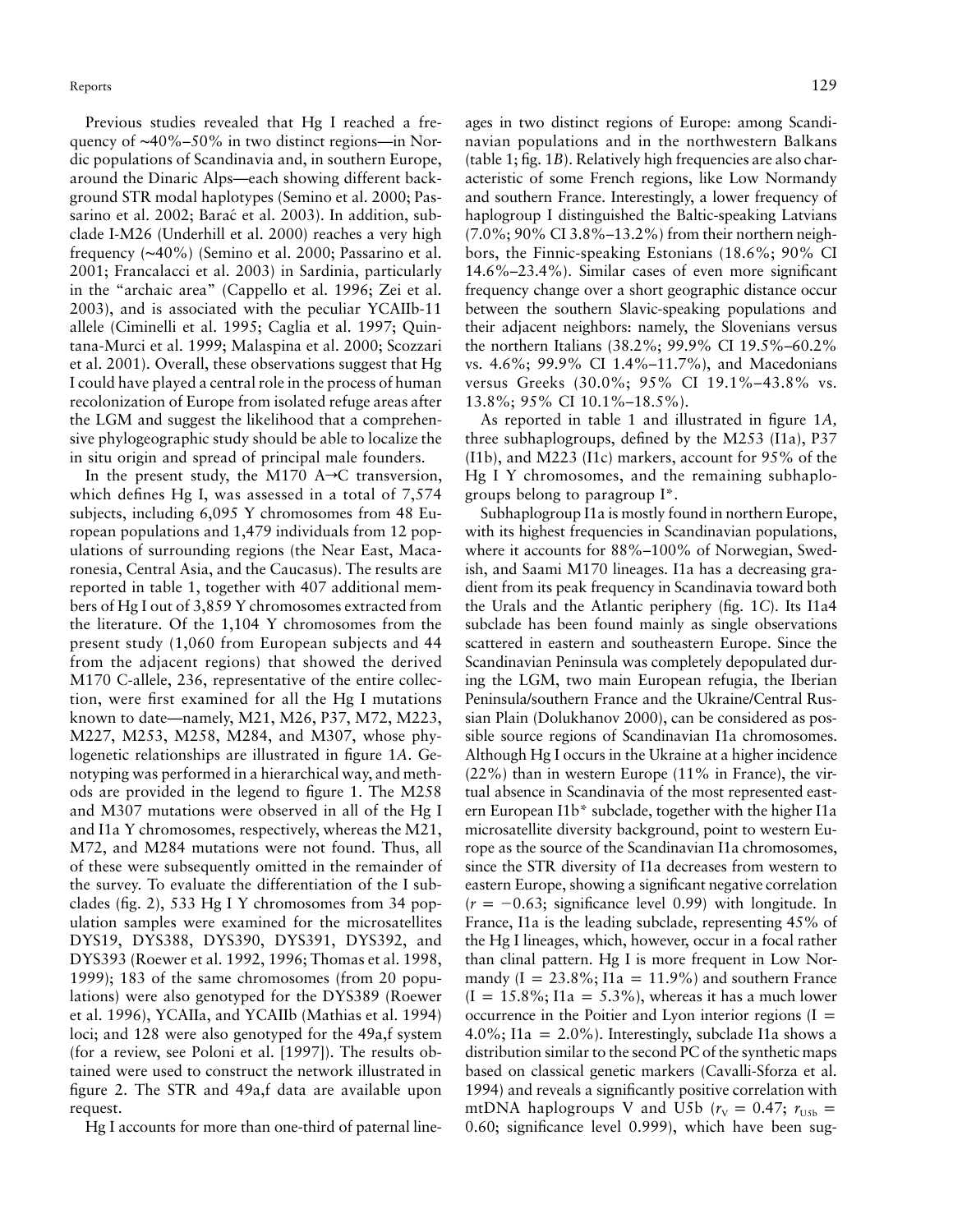# **Table 1**

# **Frequencies of Haplogroup I and its Subhaplogroups**

|                                           | <b>SAMPLE</b> | $HG$ I         |         | FREQUENCY OF I SUBHAPLOGROUP <sup>a</sup><br>(%) |           |                                                       |        |           |      |             |
|-------------------------------------------|---------------|----------------|---------|--------------------------------------------------|-----------|-------------------------------------------------------|--------|-----------|------|-------------|
| <b>REGION AND POPULATION</b>              | <b>SIZE</b>   | $\cal N$       | $\%$    |                                                  |           | I* M170 I1a* M253 I1a4 M227 I1b*P37 I1b2 M26 I1c M223 |        |           |      | $h^{\rm b}$ |
| Western Europe:                           |               |                |         |                                                  |           |                                                       |        |           |      |             |
| Portuguese <sup>c</sup>                   | 303           | 16             | 5.3     | 1.3                                              | 1.3       |                                                       | $.7\,$ | .3        | 1.6  | .808        |
| Andalusian <sup>c,d</sup>                 | 103           | $\overline{4}$ | 3.9     | 2.9                                              |           |                                                       |        | 1.0       |      |             |
| Catalanc,d                                | 32            | 1              | 3.1     |                                                  | 3.1       |                                                       |        |           |      |             |
| Basque (Spanish, French) <sup>c,d</sup>   | 100           | 6              | 6.0     |                                                  |           |                                                       |        | 6.0       |      | .000        |
| Bearnais <sup>c</sup>                     | 26            | $\overline{2}$ | 7.7     |                                                  |           |                                                       |        | 7.7       |      |             |
| French (Southern France) <sup>c</sup>     | 38            | 6              | 15.8    | 5.3                                              | 5.3       |                                                       |        |           | 5.3  | .800        |
| French (Low Normandy) <sup>c</sup>        | 42            | 10             | 23.8    | 4.8                                              | 11.9      |                                                       |        | 2.4       | 4.8  | .733        |
| French (Lyon, Poitier) <sup>c</sup>       | 99            | $\overline{4}$ | 4.0     |                                                  | 2.0       |                                                       |        | 1.0       | 1.0  |             |
| <b>Swiss</b> <sup>c</sup>                 | 144           | 11             | 7.6     | .7                                               | 5.6       |                                                       |        |           | 1.4  | .473        |
| Irish $(Rush)^e$                          | 76            | 8              | 10.5    | NT                                               | NT        | NT                                                    | NT     | 2.6       | NΤ   |             |
| Welsh <sup>e</sup>                        | 196           | 16             | 8.1     | NT                                               | $\rm{NT}$ | NT                                                    | NT     | .5        | NT   |             |
| English <sup>e</sup>                      | 945           | 174            | 18.4    | NT                                               | $\rm{NT}$ | NT                                                    | NT     | .7        | NT   |             |
| Scottish <sup>e</sup>                     | 178           | 20             | 11.2    | NT                                               | NT        | NT                                                    | NT     |           | NT   |             |
| Scottish (Scottish Isles) <sup>e</sup>    | 272           | 45             | 16.5    | NT                                               | $\rm{NT}$ | NT                                                    | NT     | .4        | NT   |             |
| $German^{c,d}$                            | 16            | 6              | 37.5    |                                                  | 25.0      |                                                       |        |           | 12.5 | .733        |
| Dutch <sup>c,d</sup>                      | 30            | 8              | 26.7    |                                                  | 16.7      |                                                       |        |           | 10.0 | .535        |
| Danishf                                   | 194           | 75             | 38.7    | NT                                               | $\rm{NT}$ | NT                                                    | NT     | NT        | NT   |             |
| Macaronesia:                              |               |                |         |                                                  |           |                                                       |        |           |      |             |
| Madeiran (Portugal) $\text{°}$            | 132           | 6              | 4.5     |                                                  | 1.5       |                                                       | .7     | .7        | 1.5  | .866        |
| Azorean (Portugal) <sup>c</sup>           | 121           | 7              | 5.8     |                                                  | 1.6       |                                                       | 2.5    |           | 1.6  | .762        |
| Cape Verde Islanders <sup>c</sup>         | 201           | $\mathbf{1}$   | .5      |                                                  |           |                                                       |        |           | .5   |             |
| Southern Europe:                          |               |                |         |                                                  |           |                                                       |        |           |      |             |
| Italian (northern Italy) <sup>c</sup>     | 194           | 9              | 4.6     |                                                  | 2.6       |                                                       | 1.0    |           | 1.0  | .688        |
| Italian (central Italy) <sup>c</sup>      | 196           | 14             | 7.1     | 1.0                                              | 2.0       |                                                       |        | 1.0       | 3.0  | .747        |
| Italian (Calabria) <sup>c,d</sup>         | 148           | 8              | 5.4     | 2.0                                              | .7        |                                                       | .7     | .7        | 1.4  | .857        |
| Italian (Albanese origin) <sup>c</sup>    | 78            | 5              | 6.4     |                                                  | 1.3       |                                                       | 1.3    |           | 3.8  |             |
| Italian (Apulia) <sup>c</sup>             | 78            | $\overline{2}$ | 2.6     |                                                  | 1.3       |                                                       | 1.3    |           |      |             |
| Italian (Sicily) <sup>8</sup>             | 51            | 4              | 8.8     | NT                                               | $\rm{NT}$ | NT                                                    | NT     |           | NT   |             |
| Italian (Sardinia) <sup>c,d</sup>         | 142           | 60             | 42.3    |                                                  |           |                                                       |        | 40.9      | 1.4  | .098        |
| Corsican <sup>8</sup>                     | 34            | $\mathbf{1}$   | 3.9     | NT                                               | NT        | NT                                                    | NT     |           | NT   |             |
| Balkans:                                  |               |                |         |                                                  |           |                                                       |        |           |      |             |
| Slovenian <sup>c</sup>                    | 55            | 21             | 38.2    | 3.6                                              | 10.9      | 1.8                                                   | 20.0   |           | 1.8  | .663        |
| Croat (mainland) <sup>c,d,h</sup>         | 189           | 72             | 38.1    | .5                                               | 5.3       | .5                                                    | 31.2   |           | .5   | .312        |
| Bosnian <sup>c</sup>                      | 100           | 42             | 42.0    |                                                  | 2.0       |                                                       | 40.0   |           |      | .092        |
| Albanian <sup>c</sup>                     | 106           | 25             | 23.6    |                                                  | 2.8       |                                                       | 17.0   |           | 3.8  | .581        |
| Macedonian (northern Greece) <sup>c</sup> | 50            | 15             | 30.0    | 2.0                                              | 8.0       | 2.0                                                   | 18.0   |           |      | .600        |
| Romanian <sup>c</sup>                     | 361           | 80             | 22.2    | .8                                               | 1.7       |                                                       | 17.7   |           | 1.9  | .356        |
| Moldavian <sup>c</sup>                    | 60            | 17             | 28.3    |                                                  | 3.3       |                                                       | 21.7   |           | 3.3  | .411        |
| Gagauz (Moldova) <sup>c</sup>             | 79            | 25             | 31.6    |                                                  | 2.5       |                                                       | 24.1   |           | 5.1  | .406        |
| Greek <sup>c,d</sup>                      | 261           | $36\,$         | 13.8    | 1.5                                              | 2.3       |                                                       | 8.4    |           | 1.5  | .590        |
| Northern Europe:                          |               |                |         |                                                  |           |                                                       |        |           |      |             |
| Swedish (South Sweden) <sup>c</sup>       | 168           | 68             | 40.5    | .6                                               | 35.7      |                                                       |        | $\cdot 6$ | 3.6  | .216        |
| Swedish (North Sweden) <sup>c</sup>       | 57            | 15             | 26.3    |                                                  | 26.3      |                                                       |        |           |      | .000        |
| Norwegian <sup>c,i</sup>                  | 72            | 29             | 40.3    |                                                  | 38.9      |                                                       |        |           | 1.4  | .058        |
| Saami <sup>c,j</sup>                      | 35            | 11             | 31.4    | 2.9                                              | 28.6      |                                                       |        |           |      | .182        |
| Baltic:                                   |               |                |         |                                                  |           |                                                       |        |           |      |             |
| Estonian <sup>c,j</sup>                   | 210           | 39             | 18.6    |                                                  | 14.8      | $.5\,$                                                | 2.9    |           | .5   | .310        |
| Latvian <sup>c,j</sup>                    | 86            | 6              | $7.0\,$ |                                                  | 4.7       |                                                       | 1.2    |           | 1.2  | .600        |

*(continued)*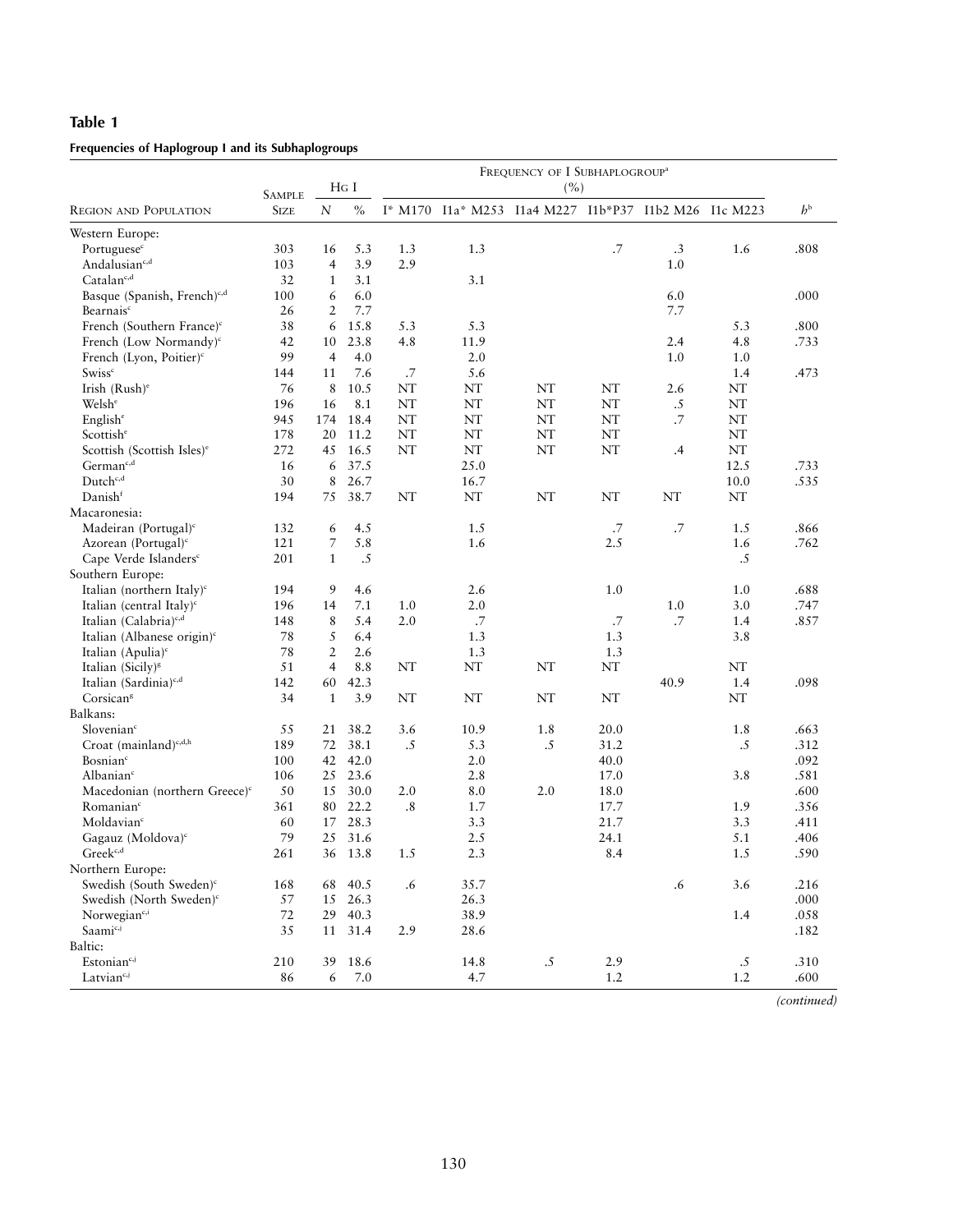## **Table 1 (continued)**

|                                         | <b>SAMPLE</b> | $HG$ I         |               | FREQUENCY OF I SUBHAPLOGROUP <sup>a</sup><br>(%) |                                                       |     |      |    |     |             |
|-----------------------------------------|---------------|----------------|---------------|--------------------------------------------------|-------------------------------------------------------|-----|------|----|-----|-------------|
| <b>REGION AND POPULATION</b>            | <b>SIZE</b>   | $\mathbf N$    | $\frac{0}{0}$ |                                                  | I* M170 I1a* M253 I1a4 M227 I1b*P37 I1b2 M26 I1c M223 |     |      |    |     | $h^{\rm b}$ |
| Central-eastern Europe:                 |               |                |               |                                                  |                                                       |     |      |    |     |             |
| Polish <sub>c,d</sub>                   | 191           | 34             | 17.8          |                                                  | 5.8                                                   | 1.0 | 9.9  |    | 1.0 | .593        |
| Czech and Slovak <sup>c,d</sup>         | 198           | 27             | 13.6          | .5                                               | 4.5                                                   | .5  | 7.1  |    | 1.0 | .635        |
| Hungarian <sup>c,d</sup>                | 162           | 37             | 22.8          | .6                                               | 9.9                                                   |     | 11.1 |    | 1.2 | .588        |
| Byelorussian <sup>c</sup>               | 147           | 28             | 19.0          | .7                                               | 2.7                                                   |     | 15.0 |    | .7  | .373        |
| Ukrainian <sup>e,d</sup>                | 585           | 128            | 21.9          | $\cdot$ .2                                       | 4.8                                                   | .3  | 16.1 |    | .5  | .415        |
| Russian (northern, Pinega) <sup>c</sup> | 127           | 6              | 4.7           |                                                  | .8                                                    |     | 3.9  |    |     | .333        |
| Russian (Kostroma region) <sup>c</sup>  | 53            | 10             | 18.9          |                                                  | 6.0                                                   |     | 9.4  |    | 3.7 | .688        |
| Russian (Smolensk region) <sup>c</sup>  | 120           | 13             | 10.8          |                                                  | 1.7                                                   |     | 9.1  |    |     | .283        |
| Russian (Belgorod region) <sup>c</sup>  | 144           | 24             | 16.7          |                                                  | 3.5                                                   |     | 12.5 |    | .7  | .634        |
| Russian (Cossacks) <sup>c</sup>         | 97            | 22             | 22.7          | 1.0                                              | 4.1                                                   |     | 15.5 |    | 2.0 | .515        |
| Russian (Adygea) <sup>c</sup>           | 78            | 19             | 24.4          | 1.3                                              | 5.1                                                   |     | 16.7 |    | 1.3 | .508        |
| Russian (Bashkortostan) <sup>c</sup>    | 50            | 3              | 6.0           |                                                  | 4.0                                                   |     | 2.0  |    |     |             |
| Udmurt <sup>c,d</sup>                   | 132           | 3              | 2.3           | NT                                               | <b>NT</b>                                             | NT  | NT   | NT | NT  |             |
| Mordvin <sup>c</sup>                    | 83            | 16             | 19.3          |                                                  | 12.0                                                  |     | 2.4  |    | 4.8 | .566        |
| Komic                                   | 110           | 5              | 4.5           |                                                  | 3.6                                                   |     | .9   |    |     |             |
| Chuvashes <sup>c</sup>                  | 80            | 9              | 11.3          |                                                  | 7.5                                                   |     | 1.3  |    | 2.5 | .555        |
| Tatarc                                  | 123           | 6              | 4.9           | 1.6                                              | .8                                                    |     | 2.4  |    |     | .733        |
| Near East:                              |               |                |               |                                                  |                                                       |     |      |    |     |             |
| Turkish <sup>c,d,k</sup>                | 741           | 38             | 5.1           | 1.1                                              | .9                                                    |     | 2.3  |    | .7  | .723        |
| Lebanese <sup>c,d</sup>                 | 66            | 3              | 4.5           |                                                  |                                                       | 1.5 | 1.5  |    | 1.5 |             |
| Jewish <sup>c,d</sup>                   | 150           | $\overline{2}$ | 1.3           |                                                  | .7                                                    |     | .7   |    |     |             |
| Iraqi <sup>c,l</sup>                    | 176           | $\mathbf{1}$   | .6            | .6                                               |                                                       |     |      |    |     |             |
| Iranian <sup>c</sup>                    | 83            | $\Omega$       |               |                                                  |                                                       |     |      |    |     |             |
| Caucasus, Central Asia:                 |               |                |               |                                                  |                                                       |     |      |    |     |             |
| Nogays <sup>c</sup>                     | 61            | 3              | 4.9           |                                                  |                                                       |     | 4.9  |    |     |             |
| Adygeis <sup>c</sup>                    | 138           | 6              | 4.3           | 1.4                                              |                                                       |     | 2.9  |    |     | .533        |
| Karachais <sup>c</sup>                  | 70            | 5              | 7.1           |                                                  |                                                       |     | 7.1  |    |     |             |
| Northern Caucasian <sup>m</sup>         | 114           | 7              | 6.1           | NT                                               | NT                                                    | NT  | NT   | NT | NT  |             |
| Southern Caucasian <sup>m</sup>         | 249           | 10             | 4.0           | NT                                               | NT                                                    | NT  | NT   | NT | NT  |             |
| Georgian <sup>c,d</sup>                 | 63            | $\mathbf{0}$   |               |                                                  |                                                       |     |      |    |     |             |
| Central Asian <sup>n</sup>              | 984           | 15             | 1.5           | NT                                               | NT                                                    | NT  | NT   | NT | NT  |             |

 $^{\circ}$  NT = not tested.

<sup>b</sup> Haplogroup diversities (*h*) were calculated as described by Nei (1987) if more than five Y chromosomes belonged to haplogroup I.

<sup>c</sup> Sample examined in the present study. When a sample includes subsamples previously tested for the M170 mutation, the relative references are also reported. The Turkish sample includes also data from Cinnioğlu et al. (2004). The Udmurt samples are from the present study (89 individuals with 0 Hg I individuals) and from Semino et al. (2000).

 $d$  Semino et al. (2000).

<sup>e</sup> Capelli et al. (2003).

 $f$  Sanchez et al. (2003).

<sup>8</sup> Francalacci et al. (2003).

 $h$  Barać et al. (2003).

<sup>i</sup> Passarino et al. (2002).

<sup>j</sup> Tambets et al. (2004).

<sup>k</sup> Cinnioğlu et al. (2004).

 $^{\rm l}$  Al-Zahery et al. (2003).

<sup>m</sup> Nasidze et al. (2003). Northern Caucasians include Kabardinians, Ingushians, Chechenians, and Abazinians; southern Caucasians include Armenians, Georgians, and Azerbaijanis.

<sup>n</sup> Wells et al. (2001). Central Asians are a pool of populations from Kazakhstan, Tajikistan, Turkmenistan, Uzbekistan, and Kyrgystan.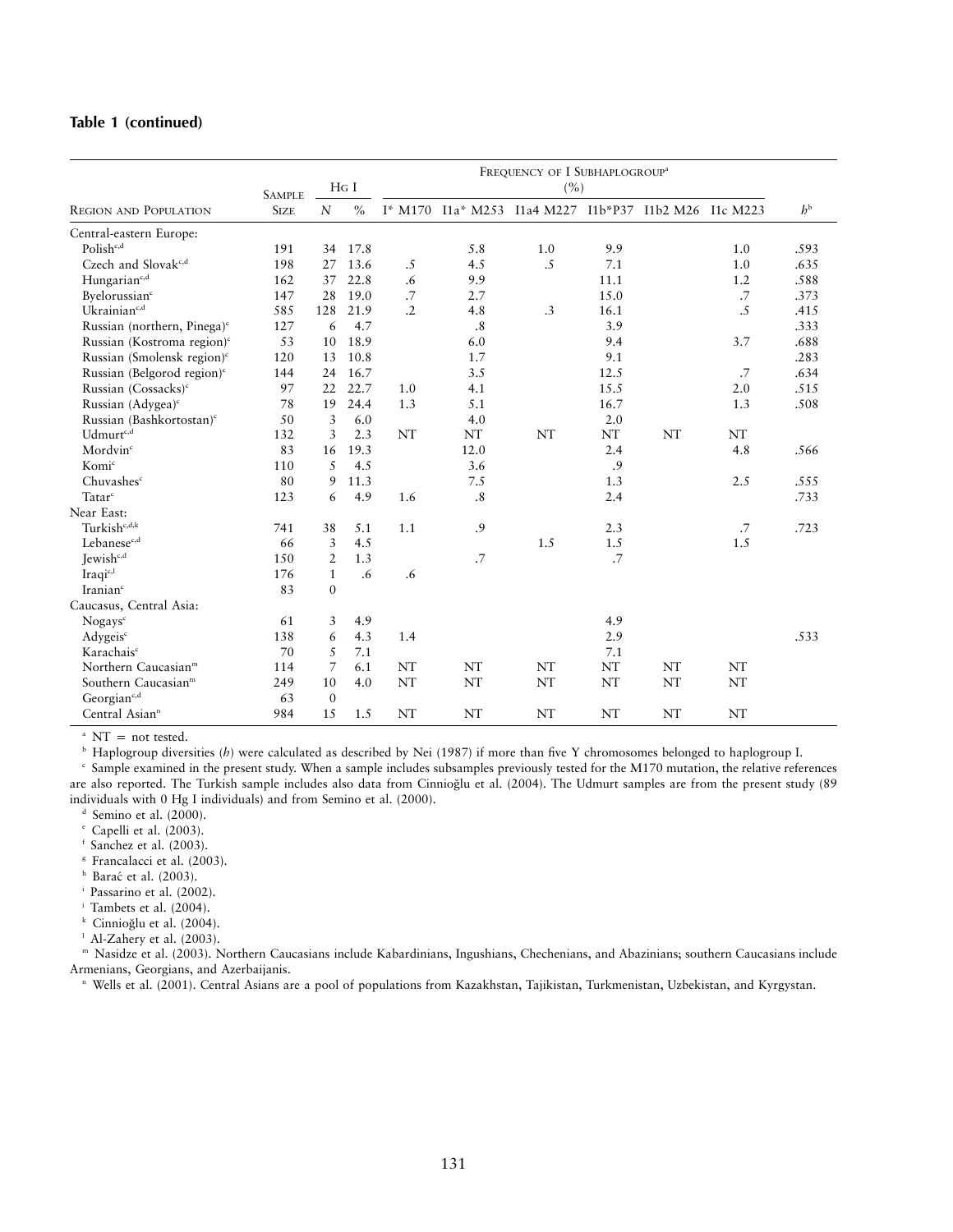

**Figure 1** *A, Phylogram of Hg I and its subclades within the context of the superhaplogroup F. Mutation labeling follows the Y Chromosome* Consortium nomenclature (Y Chromosome Consortium 2002; Jobling and Tyler-Smith 2003). Markers M21 and M72 (Underhill et al. 2001) and the three new markers—M258 (a T $\rightarrow$ C transition at position 123), M284 (ACAAdel at position 105), and M307 (a G $\rightarrow$ A transversion at position 282)—were examined in a subset of 236 Y chromosomes, representative of the entire collection, by using the DHPLC method. The primers used for the new markers were as follows: F, 5'-tatatagcatatgtttaaatgtttaggt-3' and R, 5'-gacttttgaataatttgcatctttc-3' for M258; F, 5'ggcagttttcatttaagcaga-3′and R, 5′-agcgaaactttcagcacttc-3′ for M284; and F, 5′-ttattggcatttcaggaagtg-3′ and R, 5′-gggtgaggcaggaaaatagc-3′ for M307. When the DHPLC method was not used, M170 was detected as described by Ye et al. (2002); M253 was detected by using published primers (Cinniog˘lu et al. 2004) and restriction analysis with *Hin*cII; P37 was assayed by *Taa*I digestion using the primers given by YCC (2002); and M223, M26, and the novel M227 (a  $C \rightarrow G$  transversion at position 157) were studied by sequencing using published primers (Underhill et al. 2001) and the primers F, 5'-gagtgccaagctgaggatg-3' and R, 5'-tccttgcagccgctgaggag-3', respectively. A minority  $(n = 67)$  of widely geographically distributed Hg I Y chromosomes (table 1) not tested for M258 and not harboring derived alleles at the sites M253, P37, and M223 were aggregated into paragroup I\*. *B–F,* Frequency distribution of haplogroup I (*B*) and its subclades: I1a (*C*), I1c (*D*), I1b\* (*E*), and I1b2 (*F*). Maps were obtained by applying the frequencies from table 1 in Surfer (version 7) software (Golden Software).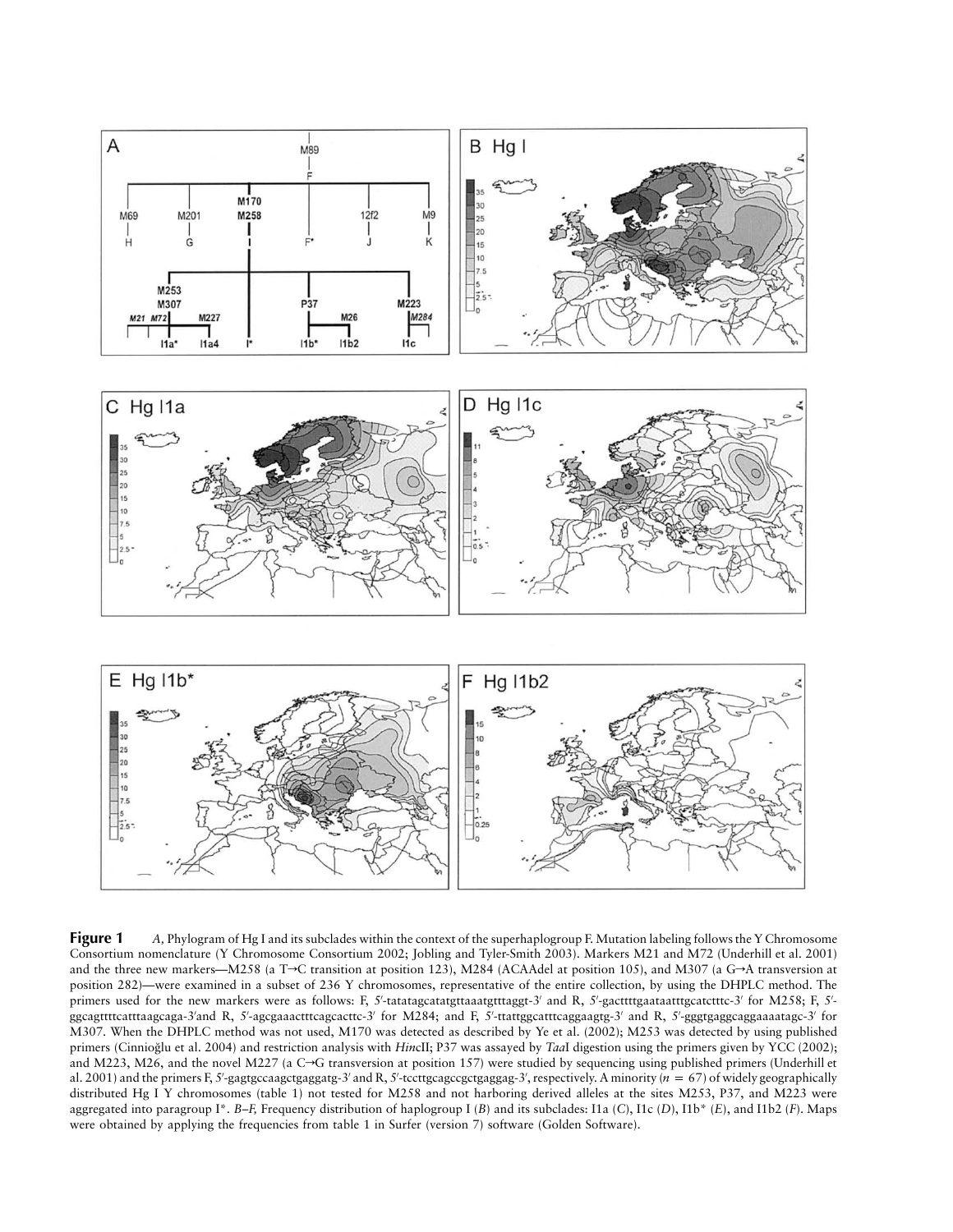

**Figure 2** Network of haplogroup I. The network was obtained by using the biallelic markers and six STR loci (DYS19, DYS388, DYS390, DYS391, DYS392, and DYS393) in 533 Hg I chromosomes from 34 populations (Andalusian, Basques [French and Spanish], Bearnais, French [southern France, Low Normandy, Lyon, and Poitier], Swiss, Dutch, Italian [northern Italy, central Italy, Calabria1, Calabria2 of Albanese origin, Apulia, and Sardinia], Croat, Bosnian, Albanian, Macedonian, Moldavian, Gagauz, Greek, Swedish, Norwegian, Saami, Estonian, Polish, Czech, Slovak, Hungarian, Ukrainian, Turkish, and Jewish). The phylogenetic relationships between the 58 microsatellite haplotypes (out of the 156 observed) with frequency >1 were determined by using the program NETWORK 4.0b (Fluxus Engineering Web site). Networks were calculated by the median-joining method ( $\varepsilon = 0$ ) (Bandelt et al. 1995), weighting the STR loci according to the average of their relative variability in the haplogroup I subclades and after having processed the data with the reduced-median method. Circles represent microsatellite haplotypes. Unless otherwise indicated by a number on the pie, the area of the circles and the area of the sectors are proportional to the haplotype frequency in the haplogroup (the smallest circle corresponds to two individuals) and in the geographic area indicated by the color. The inset reveals, in more detail, the relationship between I1b2 and I1b\* in a subsample of 103 Y chromosomes from 20 populations. The network was determined as described above but, in this case, in addition to the above mentioned six STR loci, the YCAIIa, YCAIIb, and DYS389 microsatellites and the 49a,f system were also considered. Here, the smallest circle of the network corresponds to a single Y chromosome. Very stable YCAII motifs characterize both I1b\* (YCAIIa-21/YCAIIb-21) and I1b2 (YCAIIa-21/YCAIIb-11), supporting the hypothesis that single-banded patterns and very short alleles are due to deletion events rather than stepwise mutations.

gested to mark a postglacial population expansion from Iberia (Torroni et al. 1998, 2001; Tambets et al. 2004).

A different scenario has to be envisioned for subhaplogroup I1b\*, which is the most frequent clade in eastern Europe and the Balkans. It reaches its highest incidences in Croatia (31%) and Bosnia (40%), encompassing almost 80%–90% of I (table 1). In western Europe, its subclade I1b2 (M26) (fig. 1*F*) (Semino et al. 2000; Bosch et al. 2001; Capelli et al. 2003; Maca-Meyer et al. 2003) is found at a very low frequency  $(<5\%)$ , except in Sardinia (41%), Castile (19%) (Flores et al., in press), Bear-

nais (8%), and in the Basques (6%). Although subclade I1b2 and the paragroup I1b\* (the latter present at marginal frequencies) co-occur west of the Italian Apennines, only I1b\* is present east of the Adriatic. I1b\* Y chromosomes rapidly dissipate west of the Balkans—they are virtually absent among Italians, Germans, French, and Swiss (table 1; fig. 1*E*)—but extend eastward at notable frequencies among Slavic-speaking populations. This finding suggests that, similar to I1a, I1b\* also may have expanded from a glacial refuge area. However, this area was most likely located in eastern Europe or the Balkans.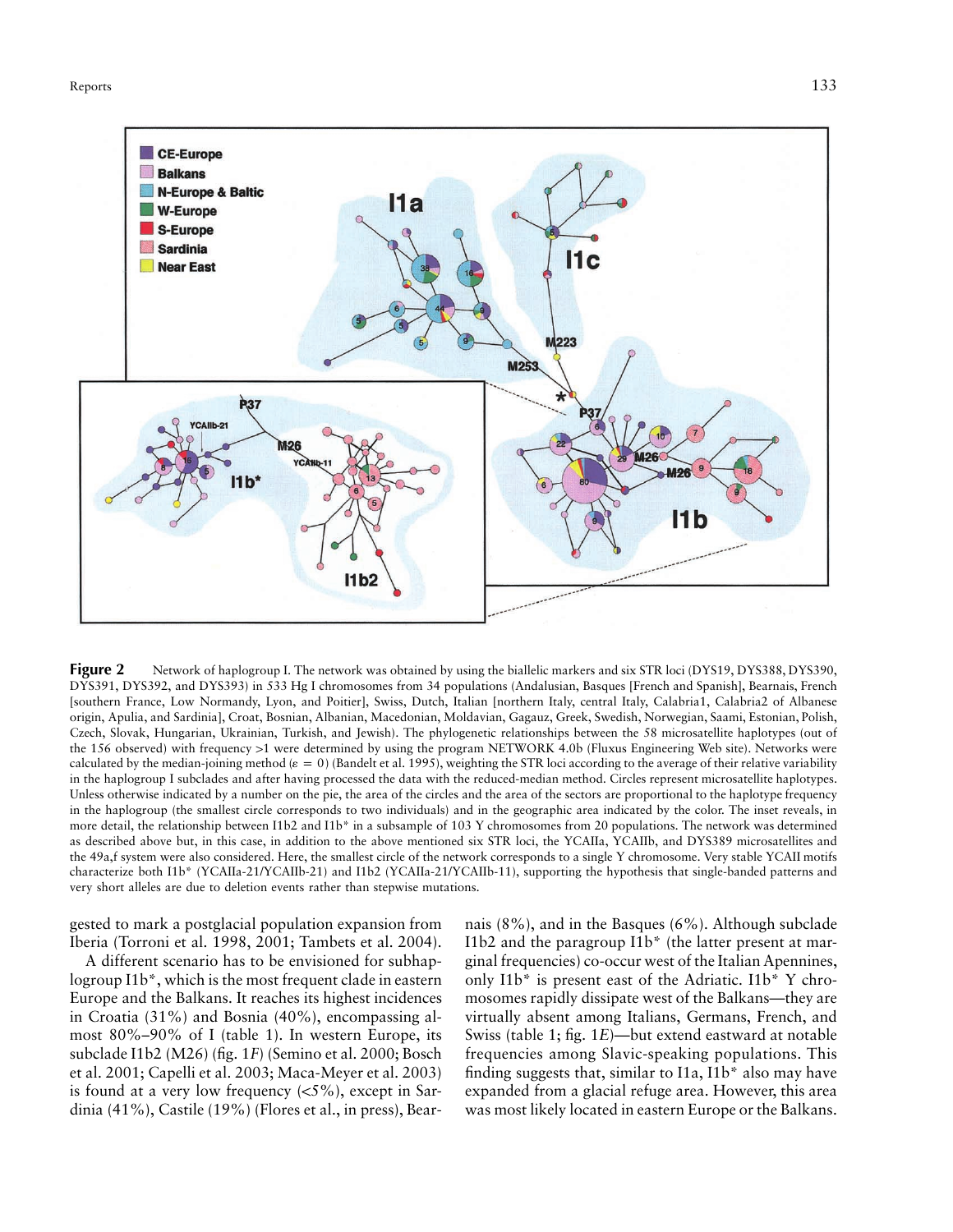In central and eastern Europe, subhaplogroups I1a and I1b show overlapping frequency gradients, although with opposite post-LGM spreading. The divergent distributions of I1b2 and I1b\* suggest that their separation occurred before the LGM and that the M26 mutation arose in a I1b Y chromosome from western Europe, most likely in a population in Iberia/southern France. The exceptionally high incidence of I1b2 in the archaic zone of Sardinia (Cappello et al. 1996; Zei et al. 2003) can be explained by the presence of I1b2 chromosomes among the first humans who colonized the island, ∼9,000 years ago, followed by isolation and genetic drift. The extremely low frequency of I1b2 in the Scandinavian Peninsula, where the "western European" I1a Y chromosomes account for the large majority of Hg I, suggests, in addition, that the ancestral western European population(s), characterized by the M26 mutation, probably played a minor role in the colonization of that region. A geographic and genetic subdivision within the broad western refuge area, together with differences in initial sample size, genetic drift, and expansions, could also explain the quite different distribution of Hg I subhaplogroups with respect to the west-east decreasing gradient displayed by R1b, the most frequent subhaplogroup in western Europe.

The high STR diversity of the I1b\* lineages in Bosnia supports the view that the P37 SNP might have been present in the Balkan area before the LGM, as previously proposed by Semino et al. (2000). Diversity *h* values based on STR haplotypes for I1a are highest near Iberia but vary substantially in different populations (table 2). For I1b\*, conversely, the highest *h* values are in the Balkan populations—among Bosnians (0.93) and Croats (0.85)—coinciding with the area of its frequency peak, but equally high values were also observed for Czechs and Slovaks (0.90). The lowest *h* values of I1b\* were detected among Turks (0.76) and in our Moldavian sample (0.41).

Subhaplogroup I1c (fig. 1*D*) covers a wide range in Europe, with the highest frequencies (∼5%–12%) in northwestern Europe and lower frequencies elsewhere. Its geographic and linguistic correlations across the continent were insignificant. However, the 49a,f system and the microsatellites YCAIIa-YCAIIb reveal that I1a and I1c harbor an identical compound haplotype (49a,f Ht12/YCAIIa-21/YCAIIb-19), which is different from those of I1b\* (49a,f Ht10/YCAIIa-21/YCAIIb-21) and I1b2 (49a,f Ht12/YCAIIa-21/YCAIIb-11). These results indicate that subhaplogroups I1a and I1c may be part of a single monophyletic clade whose deep biallelic mutations are still undefined and that they probably share a common history of expansion. This scenario is also supported by the high positive correlation between the geographic distributions of I1a and I1c ( $r = 0.75$  when Fennoscandia is excluded; significance level 0.999).

| Table 2                             |  |
|-------------------------------------|--|
| Haplotype Diversity of I1a and I1b* |  |

|                  |      | DIVERSITY OF <sup>a</sup> |  |  |
|------------------|------|---------------------------|--|--|
| POPULATION       | I1a  | $11b^*$                   |  |  |
| French           | .972 |                           |  |  |
| Italian          | .933 |                           |  |  |
| Swiss            | .750 |                           |  |  |
| Norwegian        | .809 |                           |  |  |
| Saami            | .806 |                           |  |  |
| Swedish          | .926 |                           |  |  |
| Estonian         | .895 | .867                      |  |  |
| Hungarian        | .884 | .746                      |  |  |
| Ukrainian        | .782 | .802                      |  |  |
| Czech and Slovak | .857 | .904                      |  |  |
| Polish           | .    | .818                      |  |  |
| Croat            | .830 | .845                      |  |  |
| Bosnian          |      | .929                      |  |  |
| Gagauz (Moldova) |      | .900                      |  |  |
| Moldavian        |      | .410                      |  |  |
| Turkish          | .800 | .755                      |  |  |

<sup>a</sup> Haplotype diversity values were calculated according to Nei (1987), using the STR (DYS19, DYS388, DYS390, DYS391, DYS392, and DYS393) haplotype frequencies only when more than five Y chromosomes were found to belong to either I1a or I1b\*.

Anatolia is at the easternmost fringe of the spread of haplogroup I, where it is found at higher frequencies in the regions that are geographically closer to Europe (Cinnioglu et al. 2004). This observation, combined with a low haplotype diversity in Turkey plus exact haplotype matches with Europe, suggests that haplogroup I Y chromosomes in Turkey are due to migrations from Europe, as has been argued for a fraction of the Turkish mtDNAs (Richards et al. 2000).

A temporal interpretation of the phylogeography based on the results of the STR length variation in the individual subhaplogroups of I (Zhivotovsky et al. 2004) is reported in table 3. The age of STR variation for I\* was estimated as 24,000  $\pm$  7,100 years, a value that is very close to the population divergence time  $(23,000 \pm 7,700 \,\text{years})$ . This finding supports the earlier suggestion that haplogroup I originated from a pool of European pre-LGM, middle Upper Paleolithic Y chromosomes (Semino et al. 2000). Our time estimates hint that its initial spread in Europe may be linked to the diffusion of the largely pan-European Gravettian technology ∼28,000–23,000 years ago (Djindjian 2000; Perles 2000). On the other hand, these values represent the lower limit of the age of M170 mutation. The precedent mutation (M89) (fig. 1*A*) defines the overarching superhaplogroup F, whose representatives span the entire non-African gene pool, likely predating the peopling of Europe (some 40,000–50,000 years ago). Potentially more informative are the estimates of subclade divergence times. Thus, it appears that I1a, I1b, and I1c all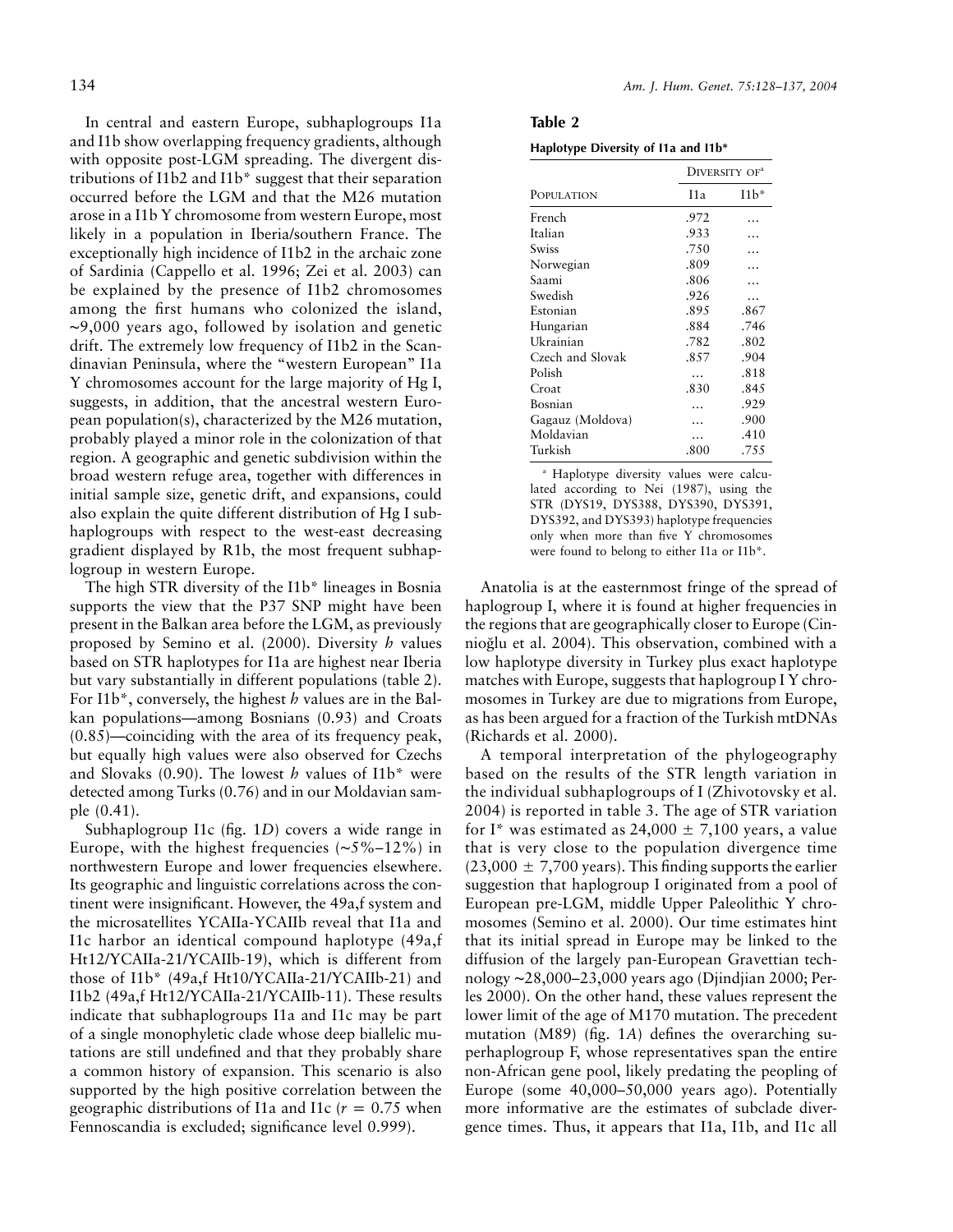#### **Table 3**

**Age Estimates and Divergence Times of Haplogroup I Subclades**

| AGE ESTIMATE OR                                                                  | HAPLOGROUP I SUBCLADE |                       |                                                                                    |             |              |  |  |  |
|----------------------------------------------------------------------------------|-----------------------|-----------------------|------------------------------------------------------------------------------------|-------------|--------------|--|--|--|
| <b>DIVERGENCE TIME</b>                                                           | T*                    | I1a                   | $11h^*$                                                                            | 11h2        | 11c          |  |  |  |
| Time since subclade divergence <sup>a</sup>                                      | $\cdots$              |                       | $15.9 + 5.2^{\circ}$ $10.7 + 4.8^{\circ}$ $9.3 + 7.6^{\circ}$ $14.6 + 3.8^{\circ}$ |             |              |  |  |  |
| Age of STR variation <sup>d</sup>                                                | $24.0 \pm 7.1$        | $8.8 + 3.2$           | $7.6 + 2.7$                                                                        | $8.0 + 4.0$ | $13.2 + 2.7$ |  |  |  |
| Time since population divergence <sup>e</sup> 23.0 $\pm$ 7.7 <sup><i>f</i></sup> |                       | $6.8 \pm 1.9^{\circ}$ | $7.1 \pm 2.5$ $7.9 \pm 3.6$ $11.2 \pm 2.3$                                         |             |              |  |  |  |

The times, in thousands of years, when the subclades I1a, I1b\*, and I1c diverged from I\*, as well as when I1b2 diverged from I1b<sup>\*</sup>, were estimated by using the  $T_D$  estimator:  $T_D = (D_1 - 2V_0)/2w$  (Zhivotovsky et al. 2001, 2004). Here,  $D_1$  is the average squared difference between two alleles sampled from two populations;  $V_0$ is the within-population variance in the number of repeats in the ancestral population prior to its subdivision, estimated as a half square difference between the allele repeat scores at the founder haplotypes; and *w* is the effective mutation rate of 0.00069 per locus per 25 years (Zhivotovsky et al. 2004).

Divergence from I\*.

<sup>c</sup> Divergence from I1b\*.

<sup>d</sup> The age of STR variation of a subclade was estimated as the average squared difference in the number of repeats between all sampled chromosomes and the founder haplotype, divided by *w.* Ages of STR variation within clades I and I1b were estimated by using I\* and I1b\* Y chromosomes, respectively. This makes them statistically independent from the STR variation of their subclades, although they could be still biased because of uncertainties on founder haplotypes.

<sup>e</sup> The age of population expansion (divergence), estimated with  $T<sub>D</sub>$ , letting  $V<sub>0</sub> = 0$ , gives its upper bound. Time since population divergence was analyzed only in populations with a sample size of at least five individuals; the estimates give an upper bound for the time of population expansion (divergence).

Since all populations, except the Turks, were represented within I\* by fewer than five individuals each, only two samples were compared: Turks versus "Others."

<sup>g</sup> Obtained by comparing Croat, Czech, Estonian, French, Hungarian, Norwegian, Saami, Swedish, Swiss, Turkish, and Ukrainian populations.

h Since all populations, except the Sardinians, were represented within I1b2 by fewer than five individuals each, only two samples were compared: Sardinians versus "Others."

<sup>i</sup> Because of the small sample size for each separate population, we used five combined samples—namely, southern European (Albanian, Calabrian, central Italian, Sardinian, southern French), northern European (Norwegian, Swedish, Estonian, Dutch), eastern/central European (Hungarian, Croat, Czech, Slovakian), western/ central European (French–Low Normandy, French-Lyon, northern Italian, Swiss), and southern/eastern European (Gagauz, Turkish, Ukrainian).

diverged from I\* in the Late Upper Paleolithic/Mesolithic period (table 3), possibly during the recolonization of Europe after the LGM. However, the expansion phase of I1a and I1b, displaying contrasting phylogeographies, seems to have occurred later, around the early Holocene. Only the less frequent subclade I1c, spread thinly over much of Europe, from Mordvin in the Volga region to southern France (table 1; fig. 1*D*), shows a somewhat earlier age for its STR variation (table 3), suggesting that the corresponding mutation arose earlier.

In conclusion, although haplogroup I represents only a single piece in the puzzle of European genetic variation, its essential continental specificity and the clearly defined phylogeographic patterns of its subclades contribute uniquely to understanding the human settlement of Europe. Haplogroup I provides an exceptional record of European-specific paternal heritage, including pre-LGM differentiation followed by contraction, isolation, and subsequent post-LGM expansions and spread. Still, the wide CIs in the time estimates dictate caution in definitively linking the phylogeography of this haplogroup with known prehistoric and historic scenarios. Nonetheless, the I1a data in Scandinavia are consistent with

a post-LGM recolonization of northwestern Europe from Franco-Cantabria, whereas the expansion of I1b\* in the east Adriatic–North Pontic continuum probably reflects demographic processes that began in a refuge area located in that region.

# **Acknowledgments**

We are grateful to all the donors for providing blood samples and to the people who contributed to their collection. We thank Ille Hilpus and Jaan Lind for technical assistance. We wish to thank the reviewers, whose comments and suggestions helped us to improve the quality of the manuscript. This research was supported by Estonian basic research grant 514 and European Commission Directorate General Research grant ICA1CT20070006 (to R.V.); Estonian basic research grant 5574 (to T.K.); Russian Foundation for Basic Research project numbers 01-04-48487a (to E.K.), 04-06- 80260a (to E.B.), and 04-04-49664a (to O.B.); Ministry of Sciences and Technology of Russia (to E.K.); Progetto Finalizzato Consiglio Nazionale della Ricerche (CNR) "Beni Culturali" (to A.S.S.-B.); Progetto MIUR-CNR Genomica Funzionale-Legge 449/97 (to A.T.); Fondo d'Ateneo per la Ricerca dell'Universita` di Pavia (to A.S.S.-B. and A.T.); the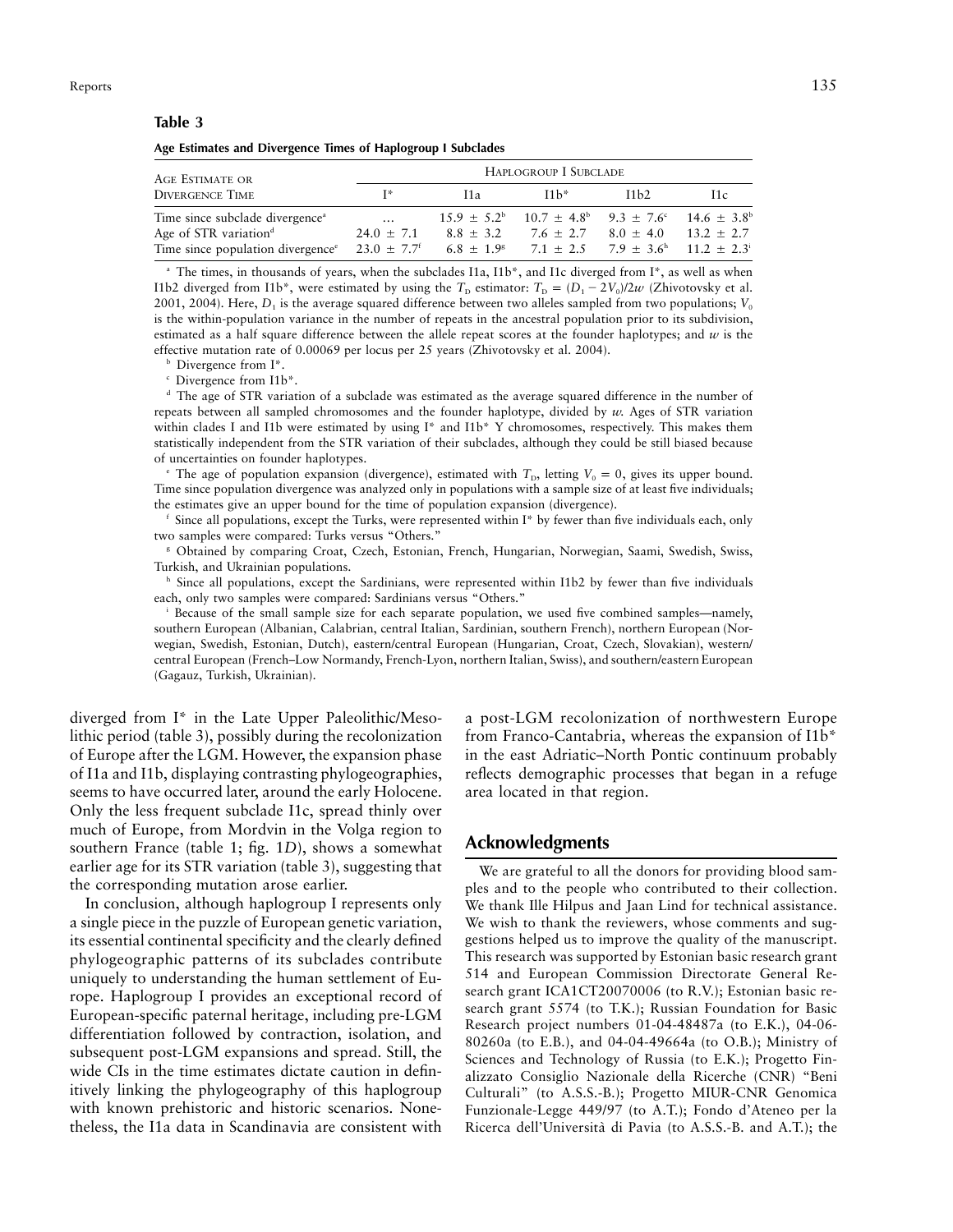136 *Am. J. Hum. Genet. 75:128–137, 2004*

Italian Ministry of the University: Progetti Ricerca Interesse Nazionale 2002 and 2003 (to A.T.); National Institutes of Health grant GM28428 (to the Stanford researchers); and Ministry of Science and Technology of the Republic of Croatia project number 0196005 (to P.R.).

## **Electronic-Database Information**

The URL for data presented herein is as follows:

Fluxus Engineering, http://www.fluxus-engineering.com/ (for NETWORK 4.0b)

### **References**

- Al-Zahery N, Semino O, Benuzzi G, Magri C, Passarino G, Torroni A, Santachiara-Benerecetti AS (2003) Y-chromosome and mtDNA polymorphisms in Iraq, a crossroad of the early human dispersal and of post-Neolithic migrations. Mol Phylogenet Evol 28:458–472
- Bandelt HJ, Forster P, Sykes BC, Richards MB (1995) Mitochondrial portraits of human populations using median networks. Genetics 141:743–753
- Barac´ L, Pericic M, Klaric IM, Rootsi S, Janicijevic B, Kivisild T, Parik J, Rudan I, Villems R, Rudan P (2003) Y chromosomal heritage of Croatian population and its island isolates. Eur J Hum Genet 11:535–542
- Bosch E, Calafell F, Comas D, Oefner PJ, Underhill PA, Bertranpetit J (2001) High-resolution analysis of human Y chromosome variation shows a sharp discontinuity and limited gene flow between Northwestern Africa and Iberian Peninsula. Am J Hum Genet 68:1019–1029
- Caglia A, Novelletto A, Dobosz M, Malaspina P, Ciminelli BM, Pascali VL (1997) Y-chromosome STR loci in Sardinia and continental Italy reveal islander-specific haplotypes. Eur J Hum Genet 5:288–292
- Capelli C, Redhead N, Abernethy JK, Gratrix F, Wilson JF, Moen T, Hervig T, Richards M, Stumpf MP, Underhill PA, Bradshaw P, Shaha A, Thomas MG, Bradman N, Goldstein DB (2003) A Y chromosome census of the British Isles. Curr Biol 13:979–984
- Cappello N, Rendine S, Griffo R, Mameli GE, Succa V, Vona G, Piazza A (1996) Genetic analysis of Sardinia: I. data of 12 polymorphisms in 21 linguistic domains. Ann Hum Genet 60:125–141
- Cavalli-Sforza LL, Piazza A, Menozzi P (1994) The history and geography of human genes. Princeton University Press, Princeton, New Jersey
- Ciminelli BM, Pompei F, Malaspina P, Hammer M, Persichetti F, Pignatti PF, Palena A, Anagnou N, Guanti G, Jodice C, Terrenato L, Novelletto A (1995) Recurrent simple tandem repeat mutations during human Y-chromosome radiation in Caucasian subpopulations. J Mol Evol 41:966–973
- Cinnioğlu C, King R, Kivisild T, Kalfoglu E, Atasoy S, Cavalleri GL, Lillie AS, Roseman CC, Lin AA, Prince K, Oefner PJ, Shen P, Semino O, Cavalli-Sforza LL, Underhill PA (2004). Excavating Y-chromosome haplotype strata in Anatolia. Hum Genet 114:127–148
- Djindjian F (2000) The Mid Upper Palaeolithic (30,000 to 20,000 bp) in France. In: Roebroeks W, Mussi M, Svoboda

J, Fennema K (eds) Hunters of the golden age: the Mid Upper Palaeolithic of Eurasia 30,000–20,000 BP: Analecta Praehistorica Leidensia. University of Leiden, Leiden, pp 313– 324

- Dolukhanov PM (2000) "Prehistoric revolutions" and languages in Europe. In: Künnap A (ed) The roots of peoples and languages of Northern Eurasia II and III. University of Tartu, Tartu, pp 71–78
- Flores C, Maca-Meyer N, González AM, Oefner PJ, Shen P, Pérez JA, Rojas A, Larruga JM, Underhill PA. Genetic structure of Iberian Peninsula revealed by Y chromosome analysis. Eur J Hum Genet (in press)
- Francalacci P, Morelli L, Underhill PA, Lillie AS, Passarino G, Useli A, Madeddu R, Paoli G, Tofanelli S, Calo CM, Ghiani ME, Varesi L, Memmi M, Vona G, Lin AA, Oefner P, Cavalli-Sforza LL (2003) Peopling of three Mediterranean islands (Corsica, Sardinia, and Sicily) inferred by Y-chromosome biallelic variability. Am J Phys Anthropol 121:270– 279
- Jobling MA, Tyler-Smith C (2003) The human Y chromosome: an evolutionary marker comes of age. Nat Rev Genet 4: 598–612
- Maca-Meyer N, Sanchez-Velasco P, Flores C, Larruga JM, Gonzales AM, Oterino A, Leyva-Cobian F (2003) Y chromosome and mithocondrial DNA characterization of Pasiegos, a human isolate from Cantabria (Spain). Ann Hum Genet 67:329–339
- Malaspina P, Cruciani F, Santolamazza P, Torroni A, Pangrazio A, Akar N, Bakalli V, Brdicka R, Jaruzelska J, Kozlov A, Malyarchuk B, Mehdi SQ, Michalodimitrakis E, Varesi L, Memmi MM, Vona G, Villems R, Parik J, Romano V, Stefan M, Stenico M, Terrenato L, Novelletto A, Scozzari R (2000) Patterns of male-specific inter-population divergence in Europe, West Asia and North Africa. Ann Hum Genet 64:395– 412
- Mathias N, Bayes M, Tyler-Smith C (1994) Highly informative compound haplotypes for the human Y chromosome. Hum Mol Genet 3:115–123
- Nasidze I, Sarkisian T, Kerimov A, Stoneking M (2003) Testing hypotheses of language replacement in the Caucasus: evidence from the Y-chromosome. Hum Genet 112:255–261
- Nei M (1987) Molecular evolutionary genetics. Columbia University Press, New York, pp 145–163
- Passarino G, Cavalleri GL, Lin AA, Cavalli-Sforza LL, Borresen-Dale AL, Underhill PA (2002) Different genetic components in the Norwegian population revealed by the analysis of mtDNA and Y chromosome polymorphisms. Eur J Hum Genet 10:521–529
- Passarino G, Underhill AP, Cavalli-Sforza L, Semino O, Pes MG, Carru C, Ferrucci L, Bonate M, Franceschi C, Deina L, Baggoi G, De Benedictis G (2001) Y chromosome binary markers to study the high prevalence of males in Sardinian centenarians and the genetic structure of the Sardinian population. Hum Hered 52:136–139
- Perles C (2000) Greece, 30,000–20,000 bp. In: Roebroeks W, Mussi M, Svoboda J, Fennema K (eds) Hunters of the golden age. The Mid Upper Palaeolithic of Eurasia 30,000–20,000 BP: Analecta Praehistorica Leidensia. University of Leiden, Leiden, pp 375–398
- Poloni ES, Semino O, Passarino G, Santachiara-Benerecetti AS,